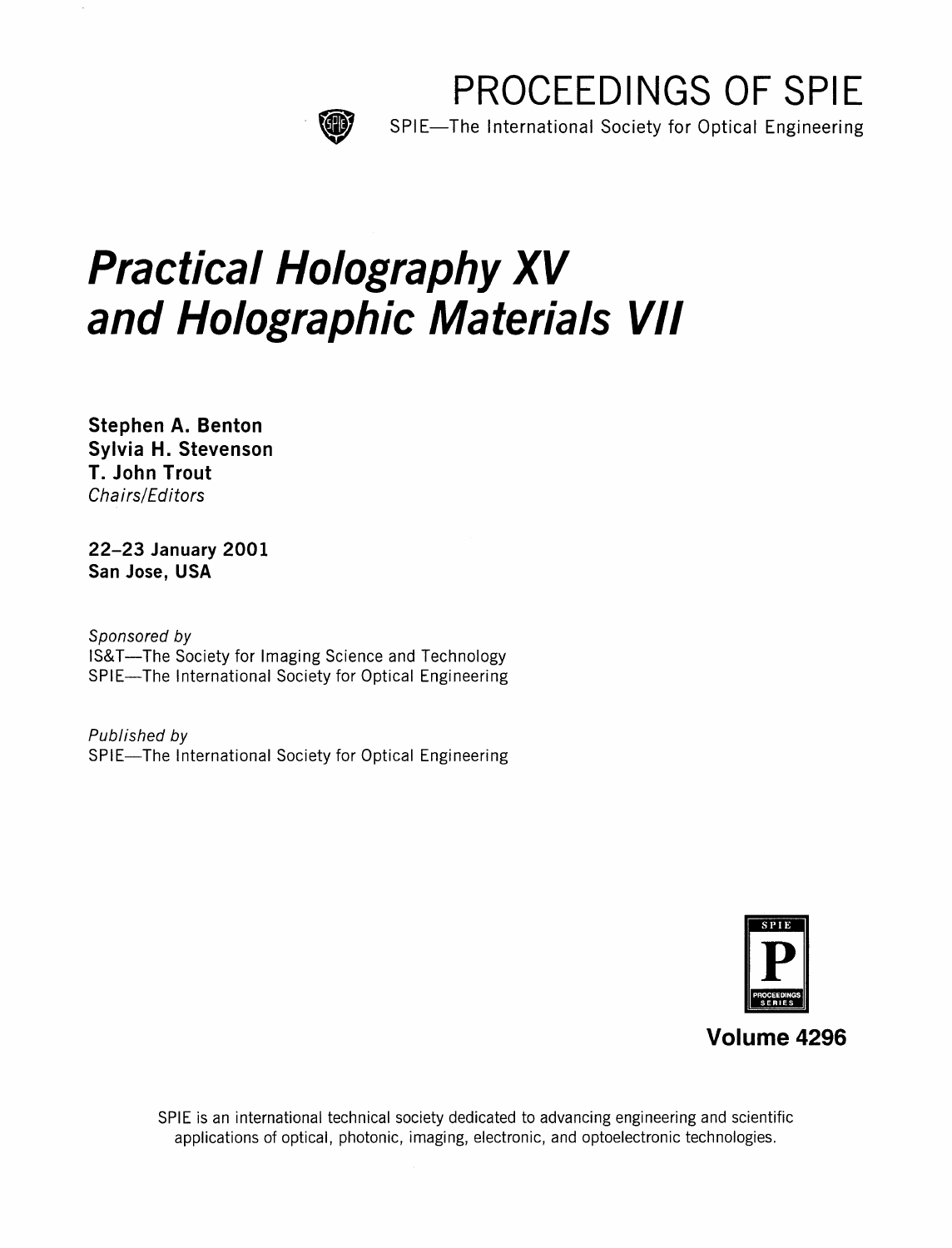# Contents

- vii Conference Committees
- ix Introduction to Part A
- xi Introduction to Part B

# PART A Practical Holography XV

## SESSION <sup>1</sup> ELECTRO-HOLOGRAPHY

- <sup>1</sup> Texture-based hologram generation using triangles [4296-01] M. Koenig, Univ. of Magdeburg (Germany); 0. Deussen, Dresden Univ. of Technology (Germany); T. Strothotte, Univ. of Magdeburg (Germany)
- 9 Modulating function-based holographic data compression [4296-02] H.-G. Yang, S.-H. Lee, Kwangwoon Univ. (Korea)
- 18 Progress and prospects for practical electroholographic display systems [4296-03] C. W. Slinger, R. W. Bannister, C. D. Cameron, S. Coomber, 1. Cresswell, P. M. Hallett, J. R. Hughes, V. Hui, J. C. Jones, R. Miller, V. Minter, D. A. Pain, D. C. Scattergood, D. T. Sheerin, M. J. Smith, M. Stanley, Defence Evaluation and Research Agency Malvern (UK)
- 33 SA-based kinoform synthesis method for 3D objects [4296-04] S. Nozaki, S. Doi, Z. Nakao, Y. Chen, Univ. of the Ryukyus (Japan)

# SESSION <sup>2</sup> IMAGING

- 38 Large-scale holographic display systems [4296-07] T. H. Jeong, Photics Corp. (USA)
- 47 History of grating images [4296-61] F. Iwata, Toppan Printing Co., Ltd. (Japan)
- 56 Monocular multiview stereoscopic 3D vision system [4296-09] K. Sakamoto, K. Saruta, K. Takeda, Akita Prefectural Univ. (Japan)
- 64 Methods for increasing viewing zone of <sup>a</sup> transmission-type holographic screen [4296-10] J.-Y. Son, V. 1. Bobrinev, J.-S. Kim, Y.-J. Choi, Korea Institute of Science and Technology; Y.-S. Chun, Chung-Nam Univ. (Korea)
- 69 Transmission type holographic reflectors [4296-11] L. M. Murillo-Mora, A. Sato, F. Iwata, Toppan Printing Co., Ltd. (Japan)

# SESSION 3 APPLICATIONS

75 Application of holographic interferometry for dynamic vibration analysis of subminiature mechanical components [4296-12] H. Fein, Polaris Research Group (USA)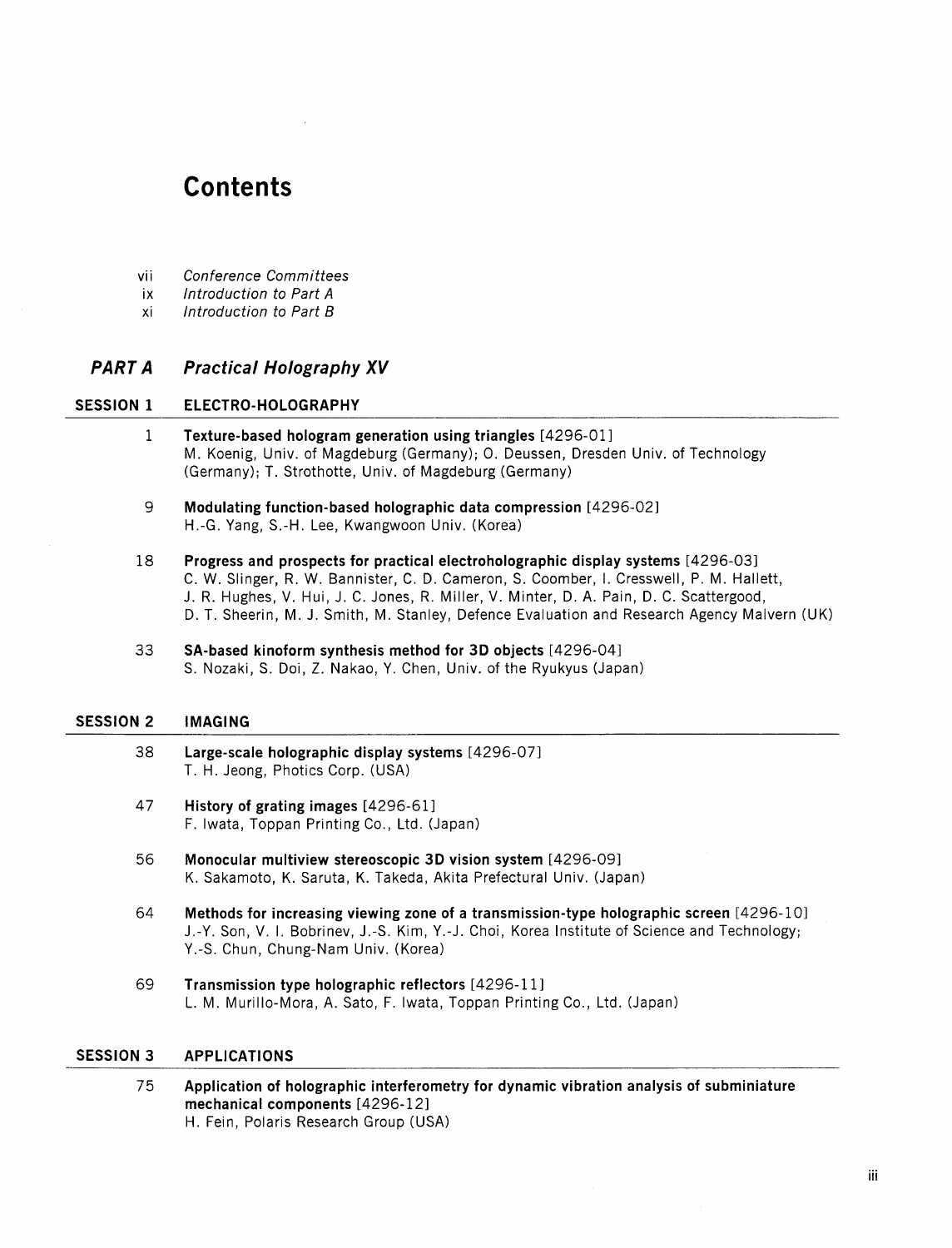- 83 VibroColorTest: equipment for nondestructive testing of wood for musical instruments [4296-13] S. Urgela, Technical Univ. Zvolen (Slovak Republic)
- 92 Interferometric and vibrational performance of inner tube isolation tables [4296-17] K. J. Dunkley, Holospace Labs., Inc. (USA)

#### POSTER SESSION

102 Real-time color three-dimensional display system using holographic optical elements [4296-19]

R. Kishigami, H. Takahashi, E. Shimizu, Osaka City Univ. (Japan)

- 108 Microdisplacement measurements with holographic gratings [4296-20] M. R. Gómez-Colín, A. Olivares-Pérez, V. Sánchez-Villicaña, Instituto Nacional de Astrofísica, Optica y Electrónica (Mexico)
- 116 Utilization of elliptically polarized light for phase-only modulation by twisted nematic liquid crystal spatial light modulators [4296-21] M. Yamauchi, Mechanical Engineering Lab. (Japan)
- 126 Color reflection holography using four recording wavelengths [4296-22] T. Kubota, Kyoto Institute of Technology (Japan); E. Takabayashi, T. Kashiwagi, M. Watanabe, K. Ueda, Dai Nippon Printing Co., Ltd. (Japan)
- 134 Access-control holographic system based on joint transform correlator and image encoding [4296-23] M. V. Borisov, S. B. Odinokov, L. A. Bondarev, S. V. Kurakin, Russian Security Technology "Concern"
- 145 Full-color computer-generated rainbow hologram with enlarged viewing angle [4296-25] H. Yoshikawa, A. Kagotani, Nihon Univ. (Japan)
- 153 Researching quality parameters of rainbow holographic image by measuring modulated transfer function [4296-27] S. B. Odinokov, Russian Security Technology "Concern"; E. E. Salnikov, D. S. Lushnikov, Bauman Moscow State Technical Univ. (Russia)
- 160 Design of monocular multiview stereoscopic 3D display [4296-28] K. Sakamoto, K. Saruta, K. Takeda, Akita Prefectural Univ. (Japan)
- 168 Spatioangular multiplexed holographic memory system using moving windows and doublefocusing lens [4296-30] C.-Y. Park, K.-T. Kim, B.-C. Cho, Kwangwoon Univ. (Korea); S.-G. Kim, Hosea Univ. (Korea); E.-S. Kim, Kwangwoon Univ. (Korea)
- 177 Achromatic or quasi-color Fourier transform hologram and optical diffraction images [4296-32] M. lizuka, Y. Ookuma, Tokyo Institute of Polytechnics (Japan); Y. Nakashima, Toyama Univ. (Japan)
- 189 Multiple-focus CGHs for producing light patterns in the near field [4296-33] A. L. Mikaelian, S. A. Prokopenko, A. N. Palagushkin, Institute of Optical Neural Technologies (Russia)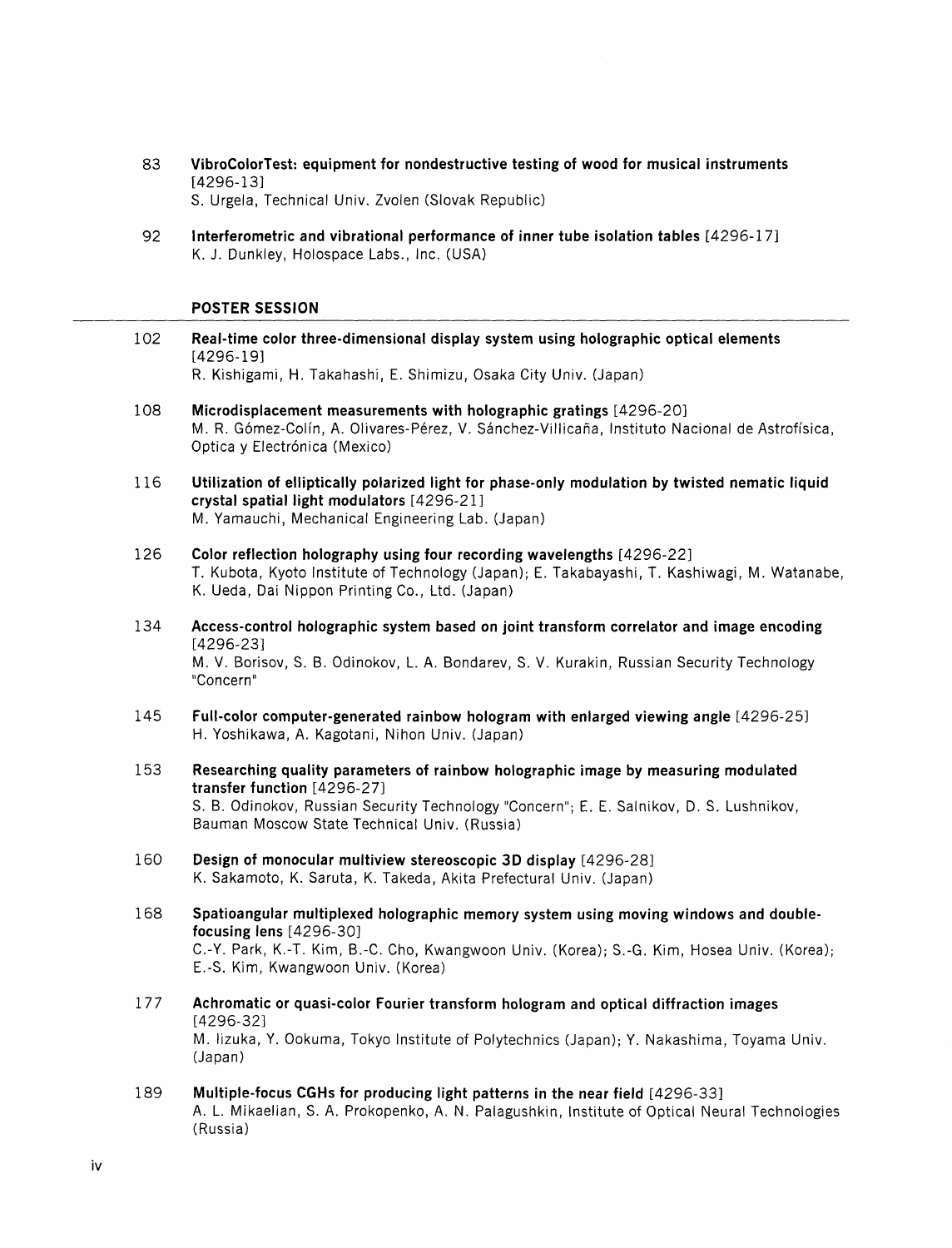198 Mastering process for color graphic arts holograms [4296-34] D. Kodama, M. Watanabe, K. Ueda, Dai Nippon Printing Co., Ltd. (Japan)

# PART B Holographic Materials VII

# SESSION 5 SILVER HALIDE HOLOGRAPHIC MATERIALS

- 206 Holographic materials available from Geola [4296-35] S. J. Zacharovas, GEOLA uab (Lithuania); A. M. Rodin, GEOLA uab (Lithuania) and Institute of Physics (Lithuania); D. B. Ratcliffe, F. R. Vergnes, GEOLA uab (Lithuania)
- 213 Transmission and reflection SHSG holograms [4296-36] J. M. Kim, B. S. Choi, Y. S. Choi, S. I. Kim, J. M. Kim, Samsung Advanced Institute of Technology (Korea); H. I. Bjelkhagen, N. J. Phillips, De Montfort Univ. (UK)

# SESSION 6 NOVEL HOLOGRAPHIC MATERIALS

- 226 Characterization of the fulgide-doped PMMA films and investigation of photochromic reaction of Langmuir-Blodgett films as recording materials [4296-38] C. Lafond, COPL/Univ. Laval (Canada) and Univ. Blaise Pascal (France); 0. Pouraghajani, Univ. Laval (Canada); A. Tork, COPL/Univ. Laval (Canada) and Univ. Laval (Canada); M. Bolte, Univ. Blaise Pascal (France); A. M. Ritcey, Univ. Laval (Canada); R. A. Lessard, COPL/Univ. Laval (Canada)
- 237 Nonvolatile and quasi-nonvolatile holographic recording in near-stoichiometric lithium niobate doubly doped with Tb and Fe [4296-39] M. Lee, S. Takekawa, Y. Furukawa, K. Kitamura, National Institute for Research in Inorganic Materials (Japan)
- 244 XPS and RBS analysis of the composition and structure of barium titanate thin films to be used in DRAMs [4296-40] D. Hernandez-Cruz, B. Sahouli, A. Tork, E. J. Knystautas, R. A. Lessard, COPL/Univ. Laval (Canada)

#### SESSION 7 MATERIALS FOR HOLOGRAPHIC DATA STORAGE

- 249 Holographic memory with random encoded reference beam and recording medium requirements [4296-41] V. B. Markov, MetroLaser, Inc. (USA)
- 259 Epoxy-photopolymer composites: thick recording media for holographic data storage [4296-42] T. J. Trentler, J. E. Boyd, V. L. Colvin, Rice Univ. (USA)
- 267 Coherent scattering properties of <sup>a</sup> cationic ring-opening volume holographic recording material [4296-45] J. A. Frantz, R. K. Kostuk, Optical Science Ctr./Univ. of Arizona (USA); D. A. Waldman, Aprilis, Inc. (USA)